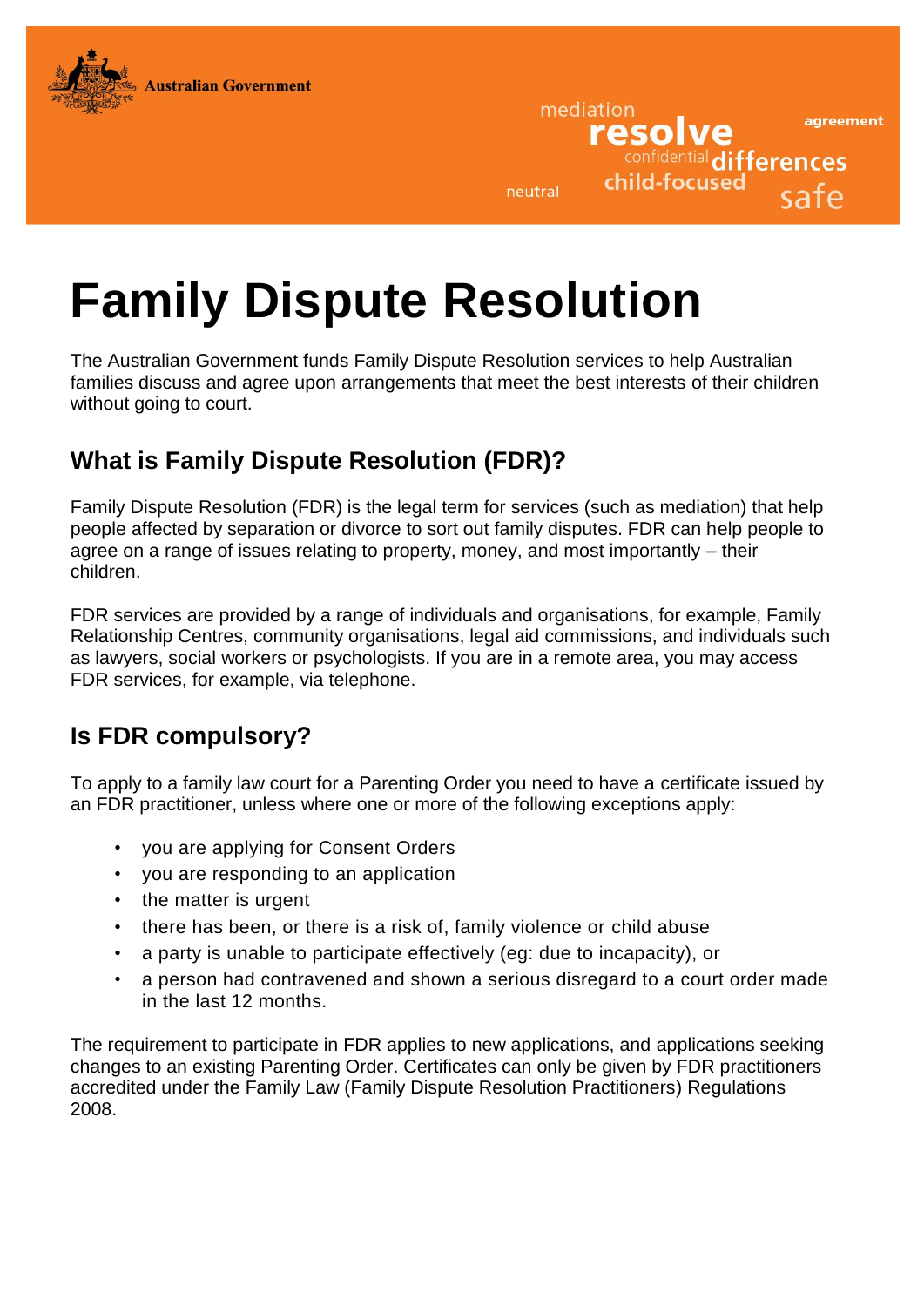## **Why try FDR?**

FDR can help, for example, you and your former spouse or partner to agree on solutions that suit both of you – and your children. It's practical, confidential, and it works!

You should try FDR before you go to court. If you can resolve your differences you'll save time, money and a whole lot of stress. For FDR to work, both sides have to give it a fair go.

#### **What information will an FDR practitioner provide me with?**

Before you start FDR, your FDR practitioner must tell you about the FDR process, your rights (including your right to complain about the service), his or her qualifications, and fees charged. If you are trying to resolve a disagreement about your children, the FDR practitioner must give you information about parenting plans and other services to help you.

### **Who can go to FDR?**

The people having the disagreement need to be involved in the FDR process. If it is appropriate, you can bring family members or a support person with you, including your lawyer. However, attendance of lawyers at FDR services is at the discretion of the service provider. If you are planning to bring your lawyer with you, you should discuss this with the FDR service provider as early as possible.

#### **Will my child be included in FDR?**

No, but depending on your circumstances and a range of factors such as the age and maturity of your child, a family counsellor or child psychologist may talk with your child. This will only happen with parental consent.

# **What happens during FDR?**

Before FDR can commence, an assessment will be made to see whether FDR is suitable for your situation. FDR practitioners are impartial and will not take sides. They can help you to explore family issues in an objective and positive way. Unlike counselling, FDR doesn't focus on the emotional side of relationships. It concentrates on resolving specific disputes.

You are encouraged to make a genuine effort to try to resolve the dispute with the help of the FDR practitioner.

FDR can help both of you to discuss issues, look at options, and work out how best to reach agreement. Importantly, you can use FDR to develop a parenting plan to set out arrangements for your children. An FDR practitioner will also check that everyone understands what is being said and agreed upon.

When FDR isn't working, the FDR practitioner can suggest other options, such as family counselling.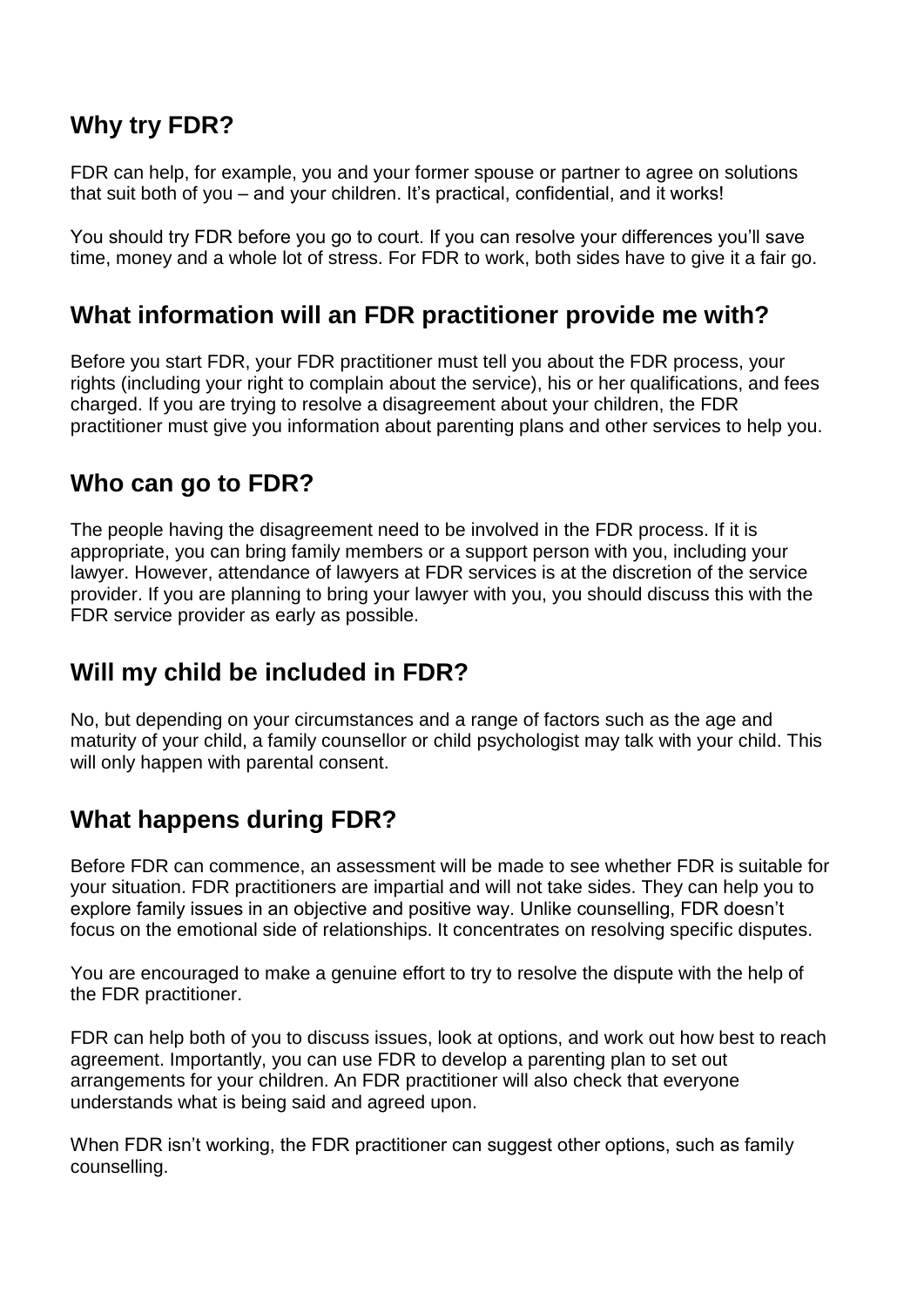# **What if you are feeling unsafe?**

It's important that you feel safe, and are safe before, during and after FDR.

If you have concerns about your safety or the safety of your children, you should tell the staff at the FDR service as soon as possible. This may mean that FDR stops or does not proceed. However, if the parties agree, they can participate in FDR without being in the same room.

There is no requirement to undertake FDR if there has been family violence or child abuse.

### **What will it cost?**

FDR can be quicker and cheaper than going to court or paying legal fees. FDR services may charge fees according to your financial circumstances. You should let the FDR service know if you are on a low income or experiencing financial difficulties.

#### **Are things said at FDR confidential and can they be used in court?**

Everything you say in front of an FDR practitioner is confidential – except in certain circumstances, such as to prevent a serious threat to someone's life or health or the commission of a crime.

What is said during FDR cannot be used as evidence in court. However, an FDR practitioner must report child abuse, or anything said that indicates a child is at risk of abuse, and this may be used as evidence in some circumstances.

#### **What happens to any agreement reached at FDR?**

If you reach an agreement on arrangements for your children, this can be recorded as a parenting plan. A parenting plan must be in writing, dated and signed by both parents. Your agreement or parenting plan can include mechanisms to change arrangements and resolve disagreements. Parenting plans can be renegotiated over time, if necessary.

Be aware that any changes to the care arrangements for your children can affect child support, income support, and family assistance payments. Special rules apply about including child support in your parenting plan. For example, if your parenting plan specifies amounts for child support, Child Support cannot enforce it unless it is also a valid child support agreement, and you or the other parent ask Child Support to accept it.

If you want to make your final parenting plan agreement about your property/financial arrangements legally binding, you can apply to the court to have your agreement made into a Consent Order. You can do this yourself or ask your lawyer to do it for you.